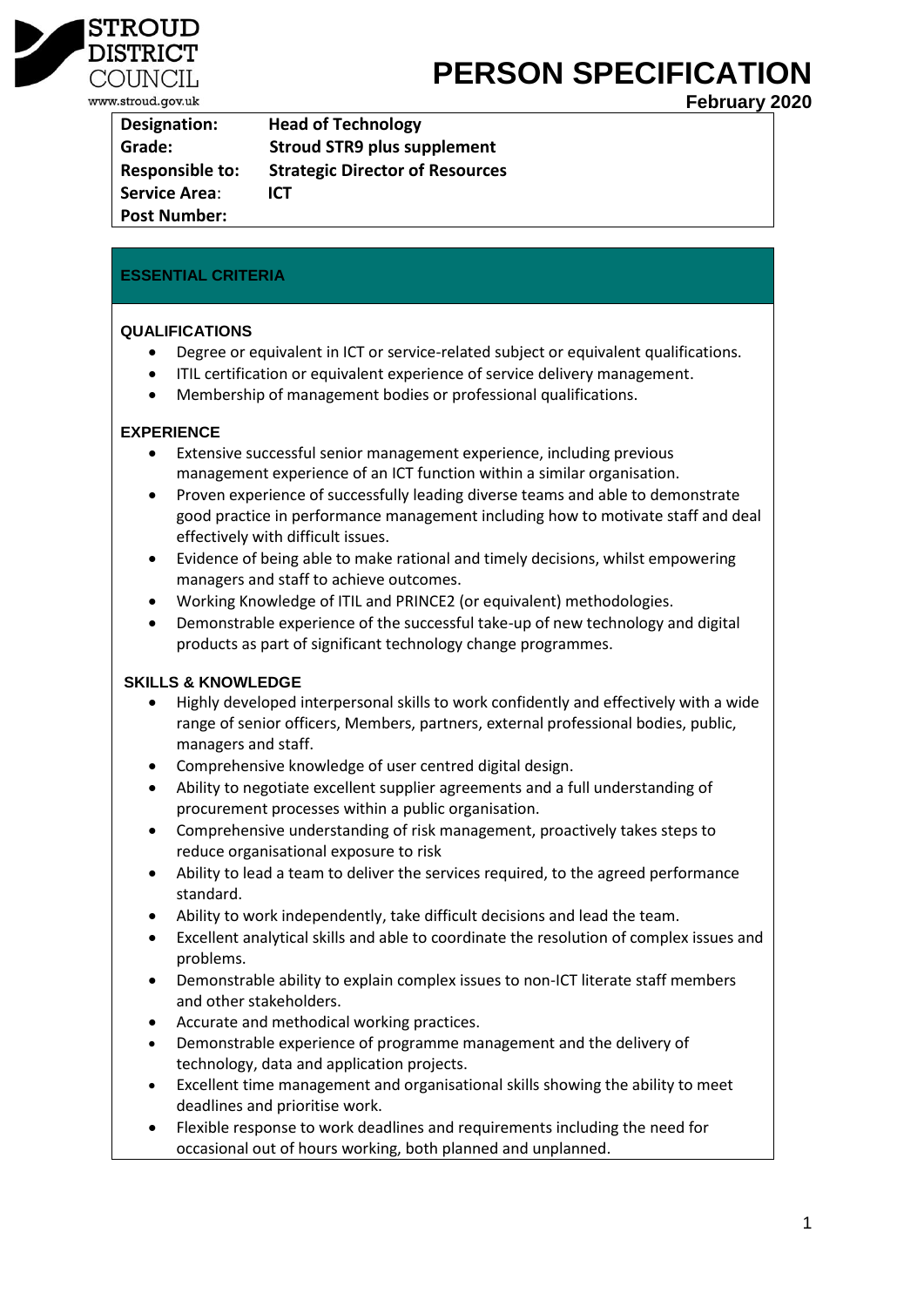# **PERSON SPECIFICATION**

COUNCIL www.stroud.gov.uk

**STROUD** DISTRIC

# **February 2020**

- Commercial approach to delivering public services to provide best value for the organisation.
- Ability to challenge the status quo, to provide new solutions for the provision of ICT services where applicable and to the benefit of the council.
- Customer focussed mentality, passionate about providing improved services for ICT customers with a good understanding of the role of the Service Desk.
- Knowledge of how technology is a significant contributor to carbon emissions. The possible and emerging mitigations and how these can enhance the sustainability and ethical responsibilities in council provisions and supply chains.

# **PERSONAL ATTRIBUTES**

- A trusted advisor, providing thought leadership and design thinking which positively influences the council's modernisation agenda.
- Passionate about the adoption of new technology and ways of working, understanding that this is as critical as the successful deployment of products.
- Ability to manage own time and workload.
- Demonstrate the ability and desire to keep abreast of new technology and related ways of working and be a "self-starter".
- Have access to a car for business use and have a full driving licence.

## **OTHER**

- Committed to working for an employer that values diversity and equality of opportunity
- Able to demonstrate relevant competencies set out in the Council's Competency

# **CORE COMPETENCIES**

# **1. Managing & Developing Staff**

You will be able to demonstrate:

Investment in staff – providing the appropriate resources and opportunities for individual and team development.

Appreciation – recognise the contributions of your team members and acknowledge this.

Manage Diversity – treat individuals with respect and consideration.

Manager Individual and team performance – Provide clear direction and feedback to maximise performance of your service.

Leadership – demonstrate confident leadership skills, setting goals and objectives for your team. You will be able to motivate, inspire, encourage and support your team to do well.

# **2. Business & Financial Management**

You will demonstrate commitment to the Council's vision and promote this within your team.

You will demonstrate a clear understanding of, and be focused on, effective financial control and management.